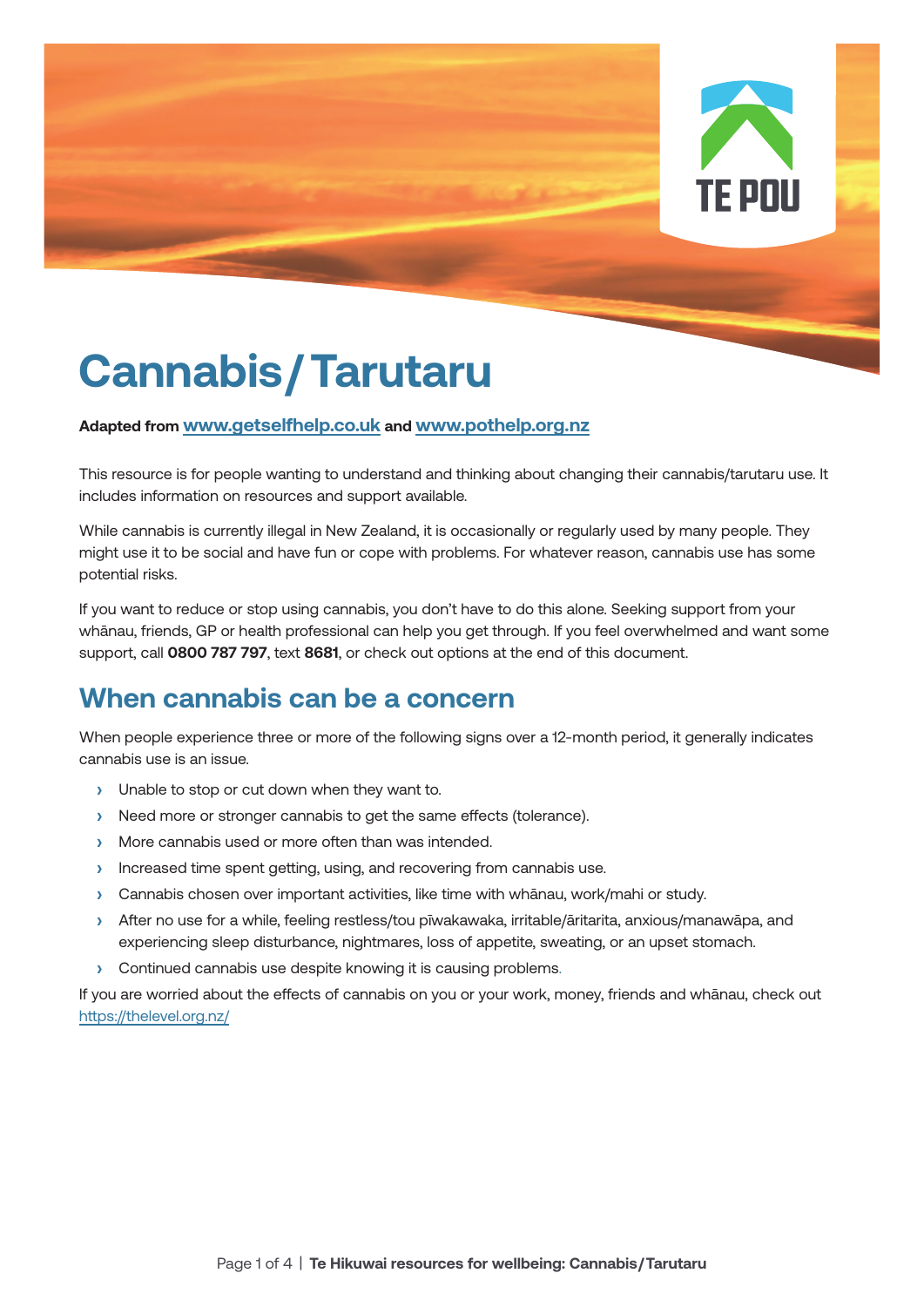# **Making a change**

When thinking about making changes, consider the good things and not so good things about using, reducing, or stopping cannabis use.

- **›** Write down the reasons why you want to reduce or stop and keep this with you.
- **›** Set goals for what you want to achieve. Do you want to stop or reduce how much or how often you use cannabis?
- **›** Record how often and how much you use and spend on cannabis each week.
- **›** Let whānau and friends know your plans to change and why this is important to you.

### **Safer cannabis use**

Find suggestions for safer cannabis use at https://thelevel.org.nz/. These include knowing your limit, not mixing cannabis with other substances, including tobacco, and having regular days off.

### **What you can do to cut down or stop using cannabis**

#### **Identify triggers and situations where use is more likely**

People are triggered when they experience an intense emotional or physical reaction to something that makes them want to use cannabis. Triggers are different for everyone and may include stress, being social, or certain places.

#### **What are your triggers?**

- **›** Certain places, people, smells, or things? Hearing or seeing certain things, like songs or movies related to cannabis or getting stoned?
- **›** When you feel stressed/tāmitanga, anxious/manawāpa, angry/riri or sad/matapōuri?
- **›** When you are beating yourself up?
- **›** When you feel hungry/haikai, thirsty/hiainu, tired/ngenge or lonely?
- **›** At parties or being social?

#### **Get to know your triggers**

- **›** Identify triggers and high-risk situations where use is more likely.
- **›** Plan to avoid predictable triggers.
- **›** Keep a diary of the date and situation of any urges to use or unplanned use. What was happening? What were you thinking or feeling? Use this to understand your patterns of use to avoid further slips.

#### **Some ideas for social support**

- **›** Seek help from others. Talk with someone you trust, like your whānau, friends, GP or health professional.
- **›** Connect with friends, whānau or a support person.
- **›** Avoid social situations where you may be tempted while trying to change.

#### **Suggestions**

- **›** If you decide to stop, practice saying "No I don't use cannabis anymore" or "I am having a break."
- **›** Get physically active. Congratulate yourself when you ignore urges or cravings. Set up a reward system and celebrate your success.
- **›** Talk to others and see what happens.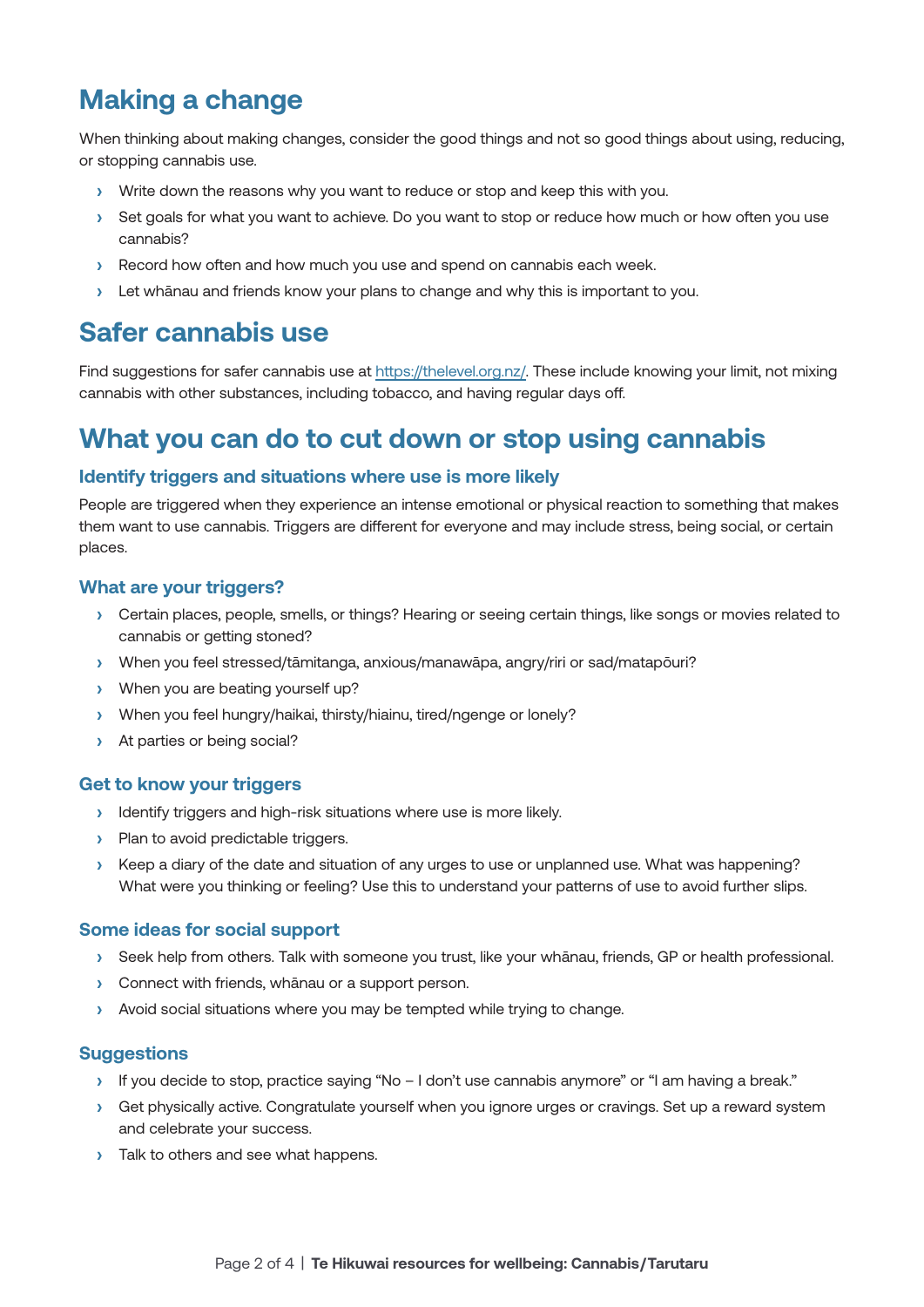#### **Self-care ideas**

- **›** Take up a new hobby or get back into one you previously enjoyed.
- **›** Attend support groups and spend time with whānau or friends who don't use cannabis or who use cannabis only occasionally.
- **›** Exercise swim, dance, walk, jog, or cycle.
- **›** Use medication as prescribed.
- **›** Take a course of multivitamins.
- **›** Avoid using alcohol/waipiro or other substances to replace cannabis.
- **›** Eat healthy kai, including fresh fruit and vegetables, and drink plenty of water.
- **›** Put on music not associated with cannabis use.

#### **Thinking suggestions**

- **›** Imagine yourself successfully stopping or reducing cannabis use.
- **›** Relax, meditate, use rongoā Māori, or karakia.
- **›** Take it one hour or day at a time. Do not plan too far ahead.
- **›** If you use cannabis when you did not plan to, figure out why it happened and learn from it. Do not dwell on it too much.

#### **Coping with cravings**

Remind yourself that cravings only last a few minutes. When you notice thoughts about cannabis, do something else for 5 to 10 minutes to distract yourself.

#### **Safer cannabis use**

Below are suggestions for safer cannabis use.

- **›** Limit your use, especially if you experience mental health challenges.
- **›** Only use once or twice a week. Try smaller amounts or cannabis that isn't so strong.
- **›** Take days or weeks off.
- **›** Vapourise or eat cannabis instead of smoking it.
- **›** Spend less time with friends or mates who use cannabis a lot.
- **›** Avoid mixing cannabis with other substances, especially tobacco and alcohol/waipiro.
- **›** Make sure you know what you are using. Start low, go slow.